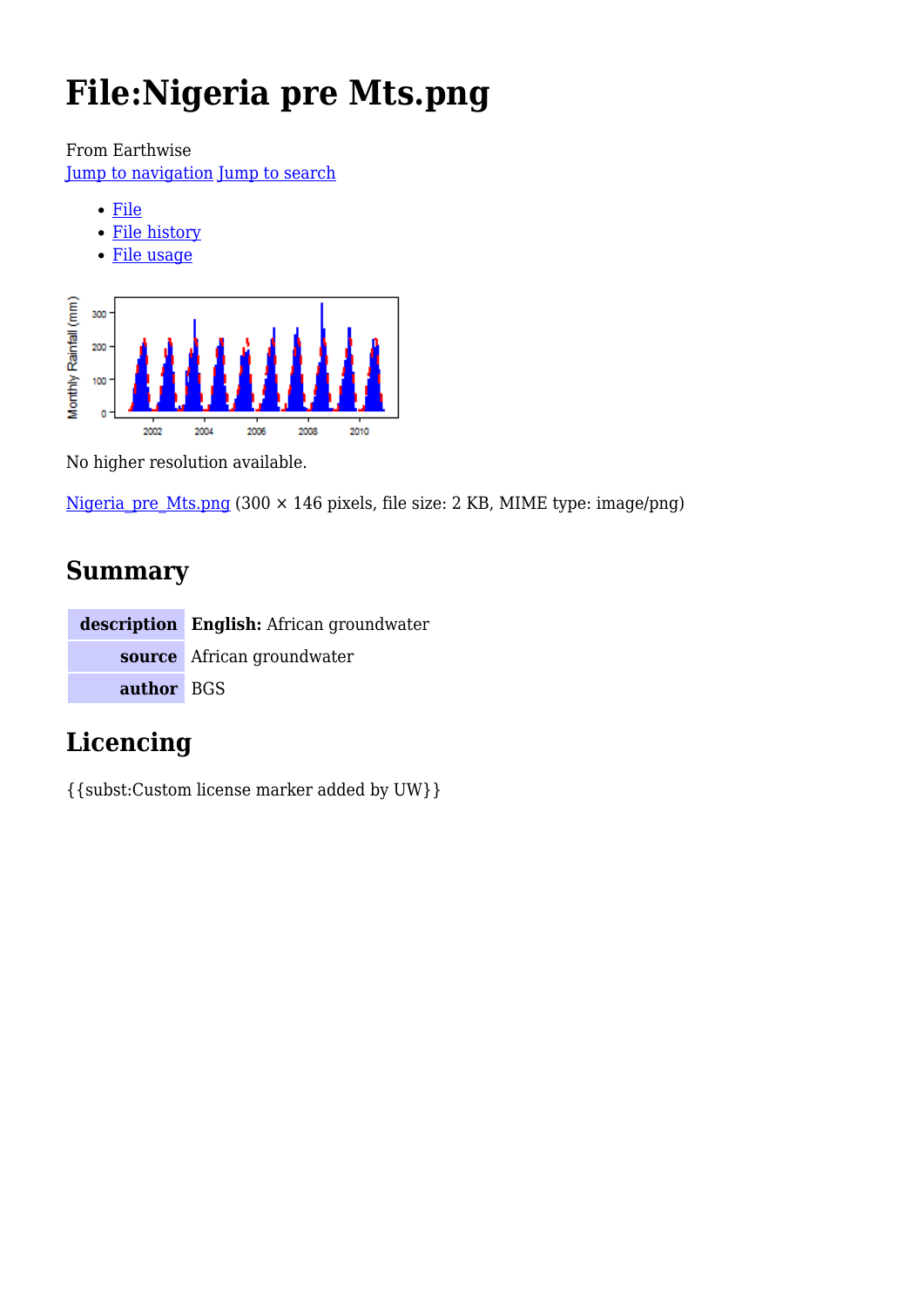Download of 1000 x 1000 pixel images is free for all non-commercial use - all we ask in return is for you to acknowledge BGS when using our images. Click our Terms and Conditions link below for information on acknowledgement text, and to find out about using our images commercially.

#### **Copyright**

The images featured on this site unless otherwise indicated are copyright material of the UK Research and Innovation (UKRI), of which the British Geological Survey is a component body. The British Geological Survey encourages the use of its material in promoting geological and environmental sciences. The images may be reproduced free of charge for any non-commercial use in any format or medium provided they are reproduced accurately and not used in a misleading or derogatory context. Where any images on this site are being republished or copied to others, the source of the material must be identified and the copyright status acknowledged. The permission to reproduce UKRI protected material does not extend to any images on this site which are identified as being the copyright of a third party. Authorisation to reproduce such material must be obtained from the copyright holders concerned.

#### **Non-commercial Use**

Use of the images downloaded from this site and reproduced digitally or otherwise may only be used for non-commercial purposes, which are:-

- Private study or research for a non-commercial purpose
- Education for teaching, preparation and examination purposes

When using the images please credit 'British Geological Survey' and include the catalogue reference ('P Number') of the item to allow others to access the original image or document. Noncommercial users of the images from this site are restricted to downloading no more than 30 images, without seeking further permission from [enquiries@bgs.ac.uk](mailto:enquiries@bgs.ac.uk)

#### **Commercial Use**

For commercial use of these images for which higher resolution images are available, individual permissions and/or licences arrangements should be agreed by contacting [enquiries@bgs.ac.uk](mailto:enquiries@bgs.ac.uk) Commercial use will include publications in books (including educational books), newspapers, journals, magazines, CDs and DVDs, etc, where a cover charge is applied; broadcasts on TV, film and theatre; and display in trade fairs, galleries, etc. If you are in doubt as to whether your intended use is commercial, please contact [enquiries@bgs.ac.uk](mailto:enquiries@bgs.ac.uk)

#### **Warranty**

Use of the images downloaded from this site is at the users own risk. UKRI gives no warranty as to the quality of the images or the medium on which they are provided or their suitability for any use. **Ordnance Survey topography**

Maps and diagrams in Earthwise use topography based on Ordnance Survey mapping. The National Grid and other Ordnance Survey data ©Crown Copyright and database rights 2015. Ordnance Survey Licence No. 100021290 EUL.

## **File history**

Click on a date/time to view the file as it appeared at that time.



You cannot overwrite this file.

## **File usage**

The following page links to this file: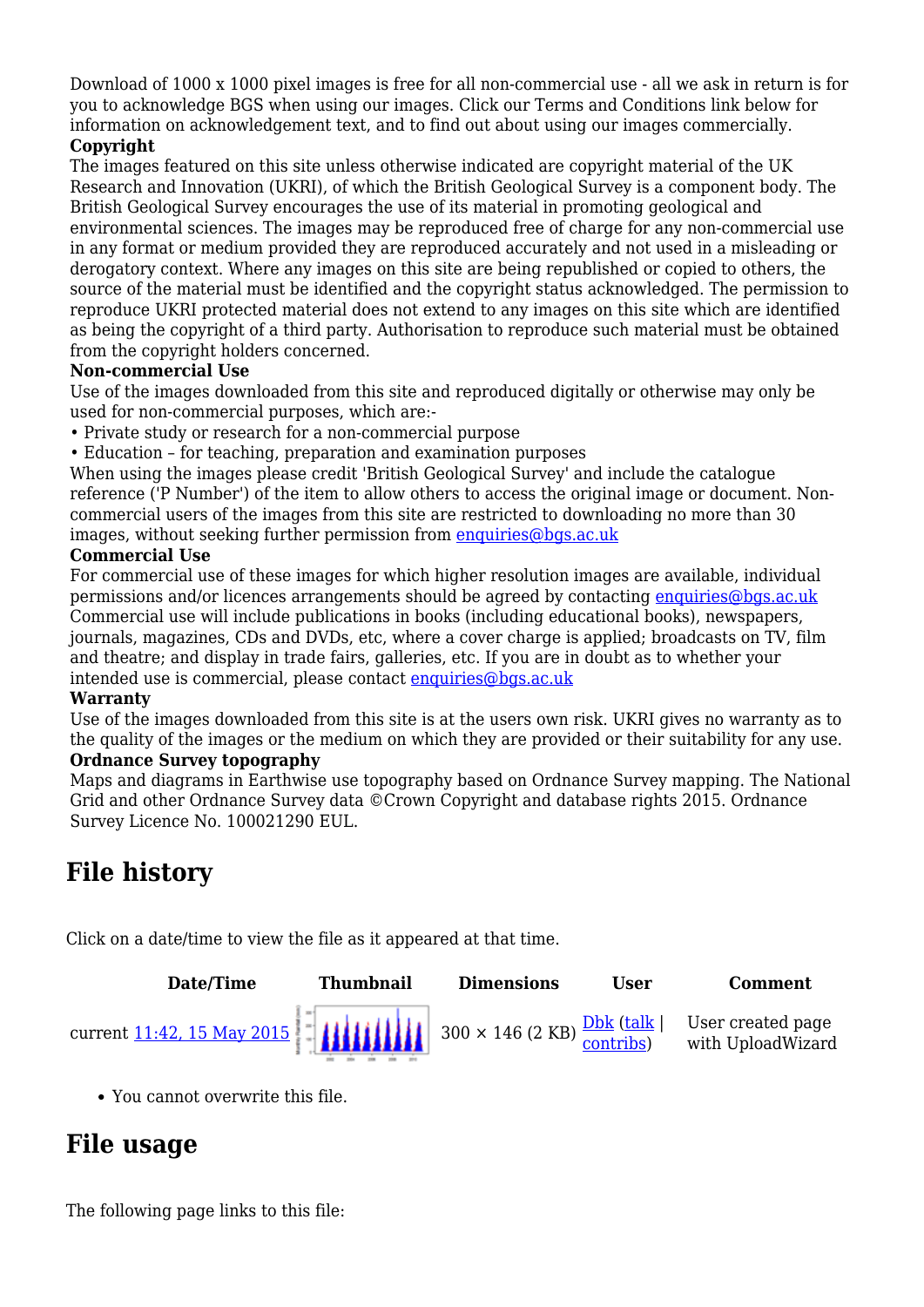[Hydrogeology of Nigeria](http://earthwise.bgs.ac.uk/index.php/Hydrogeology_of_Nigeria)

Retrieved from ['http://earthwise.bgs.ac.uk/index.php?title=File:Nigeria\\_pre\\_Mts.png&oldid=11225](http://earthwise.bgs.ac.uk/index.php?title=File:Nigeria_pre_Mts.png&oldid=11225)' [Categories:](http://earthwise.bgs.ac.uk/index.php/Special:Categories)

- [License tags](http://earthwise.bgs.ac.uk/index.php/Category:License_tags)
- [Uploaded with UploadWizard](http://earthwise.bgs.ac.uk/index.php/Category:Uploaded_with_UploadWizard)

# **Navigation menu**

### **Personal tools**

- Not logged in
- [Talk](http://earthwise.bgs.ac.uk/index.php/Special:MyTalk)
- [Contributions](http://earthwise.bgs.ac.uk/index.php/Special:MyContributions)
- [Log in](http://earthwise.bgs.ac.uk/index.php?title=Special:UserLogin&returnto=File%3ANigeria+pre+Mts.png&returntoquery=action%3Dmpdf)
- [Request account](http://earthwise.bgs.ac.uk/index.php/Special:RequestAccount)

### **Namespaces**

- [File](http://earthwise.bgs.ac.uk/index.php/File:Nigeria_pre_Mts.png)
- [Discussion](http://earthwise.bgs.ac.uk/index.php?title=File_talk:Nigeria_pre_Mts.png&action=edit&redlink=1)

 $\Box$ 

### **Variants**

### **Views**

- [Read](http://earthwise.bgs.ac.uk/index.php/File:Nigeria_pre_Mts.png)
- [Edit](http://earthwise.bgs.ac.uk/index.php?title=File:Nigeria_pre_Mts.png&action=edit)
- [View history](http://earthwise.bgs.ac.uk/index.php?title=File:Nigeria_pre_Mts.png&action=history)
- [PDF Export](http://earthwise.bgs.ac.uk/index.php?title=File:Nigeria_pre_Mts.png&action=mpdf)

 $\Box$ 

### **More**

### **Search**

Search  $\Big|$  Go

### **Navigation**

- [Main page](http://earthwise.bgs.ac.uk/index.php/Main_Page)
- [Recent changes](http://earthwise.bgs.ac.uk/index.php/Special:RecentChanges)
- [Random page](http://earthwise.bgs.ac.uk/index.php/Special:Random)
- [Help about MediaWiki](https://www.mediawiki.org/wiki/Special:MyLanguage/Help:Contents)